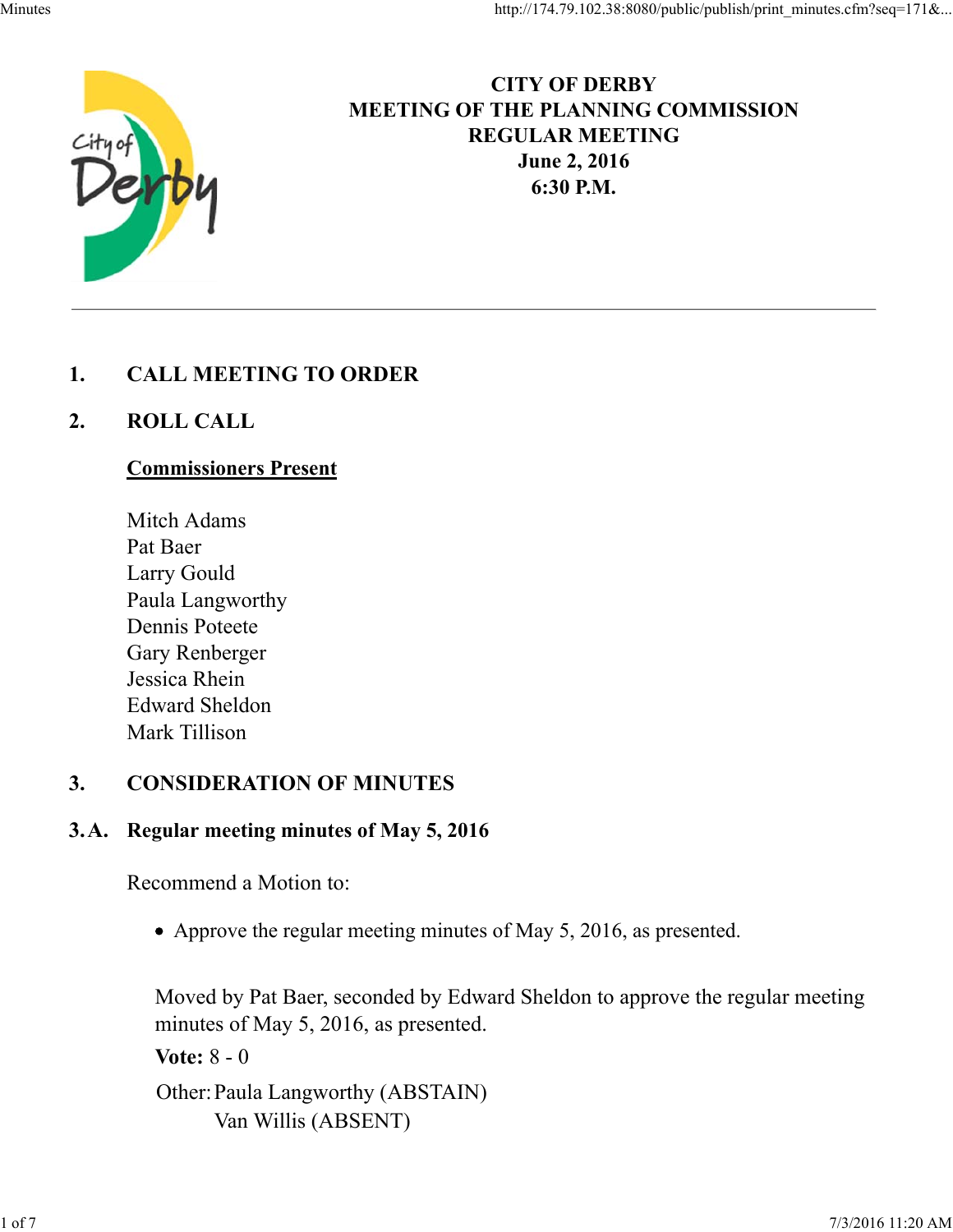# **4. PUBLIC FORUM**

# **5. NEW BUSINESS**

## **5.A. Review STAR Bond Project Plan for Consistency with City's Comprehensive Plan**

General Location:

West and south sides of the intersection of Patriot Ave. and Rock Rd.

### Background Information:

- Sales Tax Revenue (STAR) Bonds allow Kansas municipalities to issue bonds to finance development of major commercial, entertainment and tourism areas and use the state sales tax revenue generated by the businesses in the development to pay off the bonds.
- The process by which a municipality establishes and implements STAR Bond financing must follow procedures and guidelines set forth in state law. Both the City Council and the Secretary of the Kansas Department of Commerce must approve the project.
- In September 2015, the City Council initiated the process by establishing the Derby STAR Bond Project District. The district includes approximately 233 acres of land generally located on the west and south sides of the intersection of Patriot Ave. and Rock Rd.
- The developer (Derby Destination Developers, LLC) has created the required STAR Bond Project Plan for the STAR Bond District (Project Plan attached).
- Pursuant to state law, the Planning Commission is tasked with reviewing the Project Plan to determine if the plan is consistent with the City's Comprehensive Plan.

# Staff Comments:

- In addition to other relevant factors, the Planning Commission may consider the below components of the Comprehensive Plan to determine if the proposed STAR Bond Project Plan is consistent with the Comprehensive Plan:
	- The Comprehensive Plan contains goals and policies which help guide development decisions for the community. Goals and policies relevant to the proposed STAR Bond Project Plan include:
		- *Enhance the opportunities for cultural and educational experiences for Derby Residents.*
		- *Provide support for new businesses and expansion/retention of existing businesses.*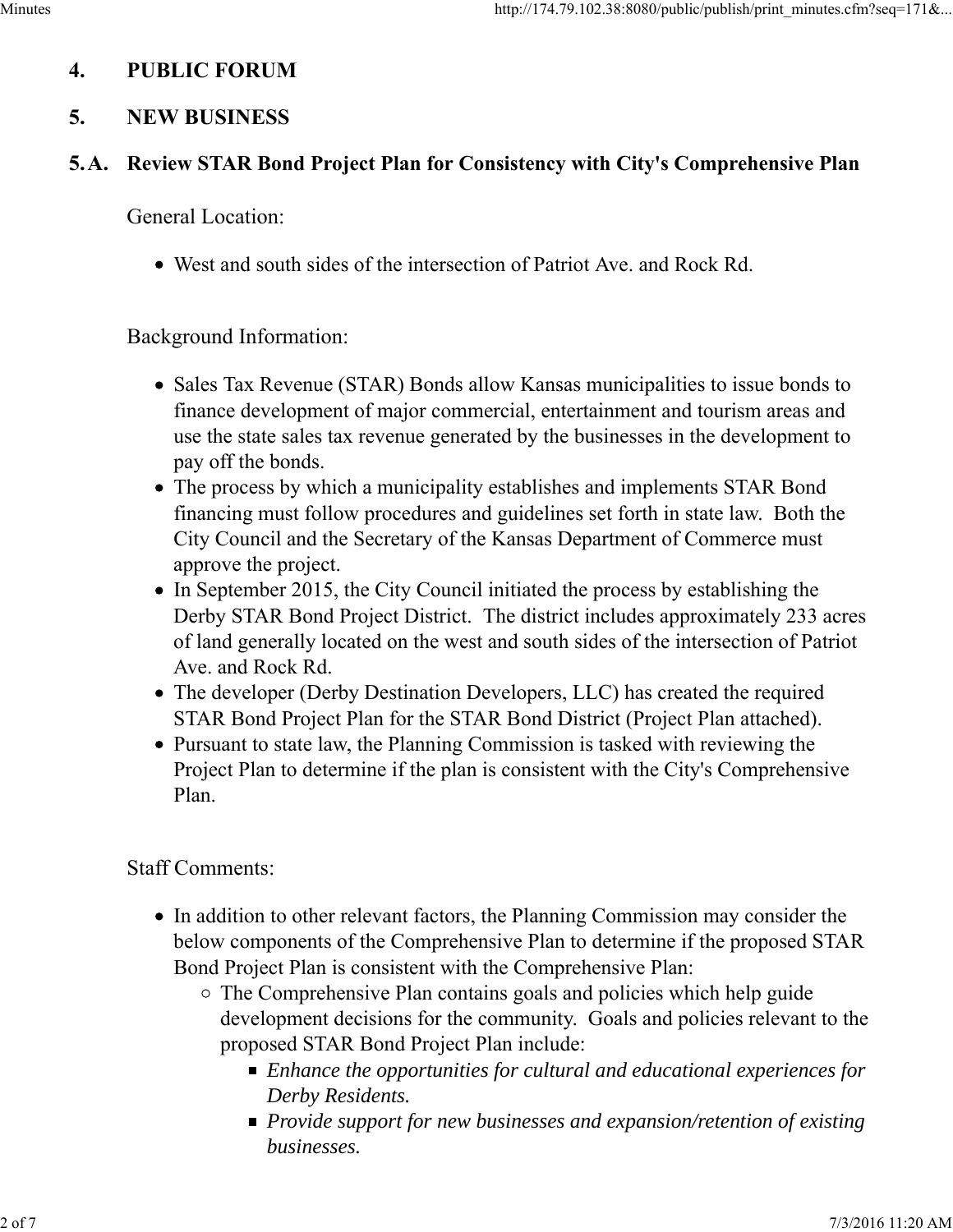- *Direct commercial and industrial development to areas where existing public services are available or can be easily provided.*
- The Comprehensive Plan includes a Future Land Use Map. The area included in the STAR Bond District is identified as "General Commercial," "Mixed Use," and "Mixed Use-Residential."
	- The General Commercial designation is intended to include a broad variety of office, retail and general business service uses. Such uses are typically large scale developments.
	- Mixed Use and Mixed Use Residential designations are generally intended to include businesses and services that support neighborhood residences, and are intermingled with a mix of medium to high density residential uses.
	- Land covered by the proposed STAR Bond Project Plan has been zoned and platted in accordance with the Comprehensive Plan. Land uses proposed in the STAR Bond Project Plan (dinosaur park, medical complex, hotel, restaurant, daycare and retail stores) are consistent with existing zoning, and thus consistent with the Comprehensive Plan.
- The Comprehensive Plan includes design guidelines for the Rock Road corridor. Land uses proposed for the STAR Bond Project Plan are compatible with guidelines recommended for the Rock Road corridor.

Recommend a Motion to:

Adopt a resolution finding that the proposed STAR Bond Project Plan is consistent with the City's Comprehensive Plan.

**Cody Bird, City Planner** presented the staff report. Bird stated that if the Planning Commission determined that the proposed STAR Bond Project Plan was in conformance with the City's Comprehensive Plan, then the Commission's action would be to adopt a resolution. A draft resolution was provided in the agenda packet. Bird introduced Kathy Sexton, City Manager and Joe Norton, Gilmore and Bell P.C., the City's bond counsel who were available to respond to questions.

**Commissioner Poteete** asked if questions about the STAR Bonds were appropriate. **Kathy Sexton, City Manager** suggested that she could answer questions after the meeting that are not relevant to the vote and recommended the Planning Commission ask questions that are in line with the Comprehensive Plan, such as land use, zoning or other Comprehensive Plan factors that are presented in the staff report. Sexton also introduced Marc Abbott, attorney representing the developer, Derby Destination Development, LLC.

**Poteete** asked what the interest rate and term for the bonds will be.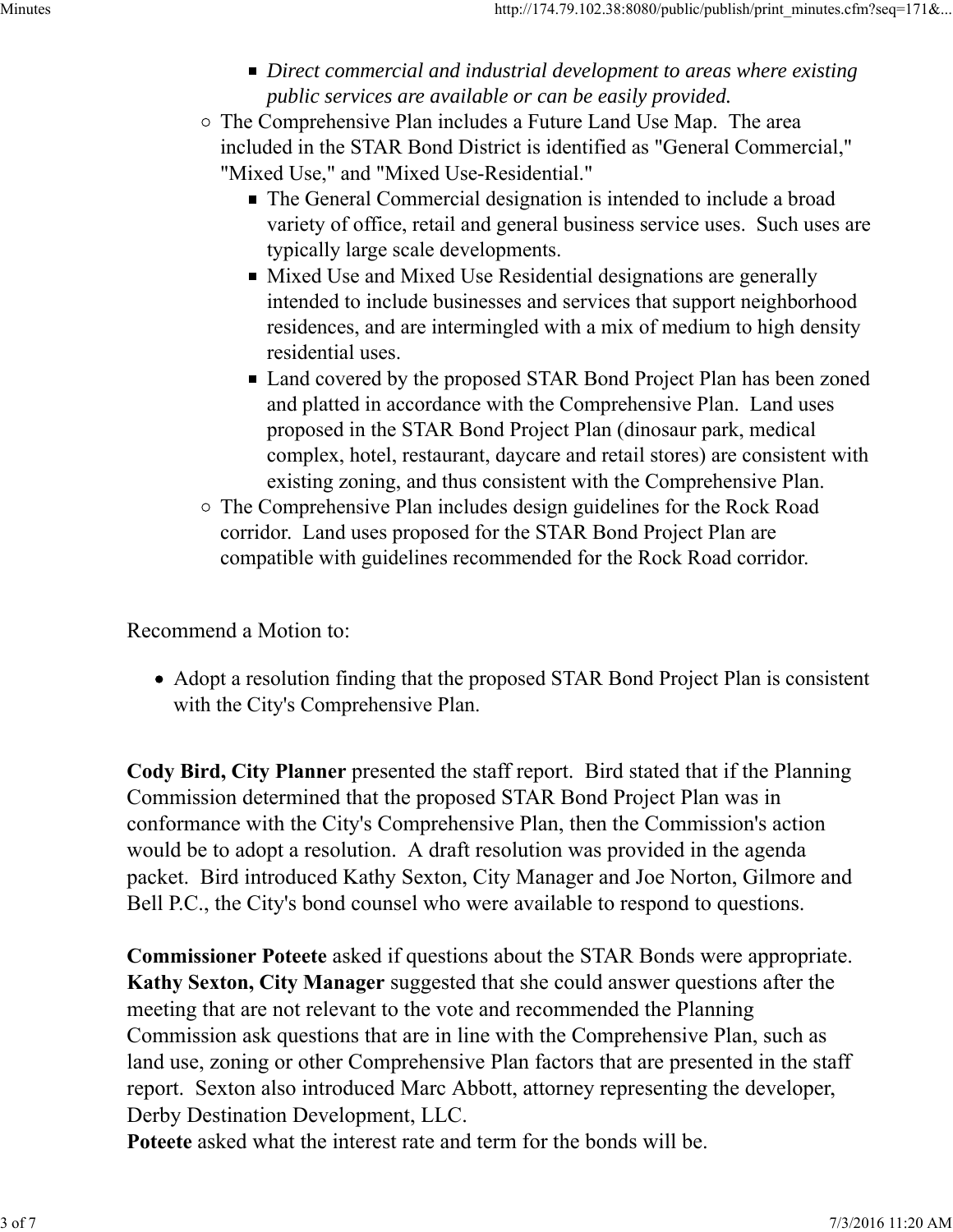**Sexton** answered 20 years maximum is the state law that the bonds can be issued and the rate will depend on the market when the bonds are sold.

**Poteete** asked if there will be minimum payments made to the bonds.

**Sexton** reiterated that questions should focus on the Comprehensive Plan and asked to hold those types of questions until after the vote on the matter of the Comprehensive Plan.

**Poteete** commented that the STAR Bond financial act appeared to be intended for new projects. He noted that the project district includes a lot of existing businesses that are already contributing to City financing and half of the sales tax in this district will go to payments and interest on bonds.

**Commissioner Adams** reminded the Commission that the Comprehensive Plan discussion did not cover the financial aspects, which are actually the role of the City Council. Once the Planning Commission makes a determination on whether or not the STAR Bond Project Plan is in conformance with the Comprehensive Plan, then the City Council can consider the financial aspects.

**Poteete** stated that in these times of tight fiscal budgetary constraints, the Comprehensive Plan states that the City must have a sustainable tax base to provide quality services to their citizens and an economy where extra-curricular activities go to provide revenue needed. He stated that this creates a tax burden on our citizens and said it is very important that we carefully consider the impact of the STAR Bonds.

**Poteete** emphasized that the Comprehensive Plan states that the tax base must be sustained.

**Sexton** stated that the language in the Comprehensive Plan refers to creating a sustainable tax base. She explained that the tax base is mostly a property tax base and everything built under this program, if approved, would be taxable. There is nothing in the plan that is non-profit, governmental or schools that would take anything off the property tax roll. It is not a situation where we are abatting or waiving property taxes; just the sales tax, which is a lesser tax base. For the term of the bonds, the incremental increase in sales tax revenue would go to pay off the bonds. That is a near-term payment of new tax revenue that would create a higher sales tax base.

**Poteete** asked if it would be an additional tax or a portion of the existing taxes. **Sexton** explained that once the district was determined, there's a date that sets the threshold and the sales tax revenue received prior to that date continues to go to the city, county, and state. After the threshold date, the incremental increase in sales tax revenue is used to pay the bonds. It is not taking money out of anyone's pocket, it is taking future revenue and dedicating it to pay the bonds. Once the bonds are paid, the city, county and state receive more of the sales tax base revenue. Sexton summed up that it is a sustainable way to build the City's tax base. **Poteete** questioned whether property tax abatements were included in the plan. **Sexton** replied that the property tax base is not affected. She added that the City has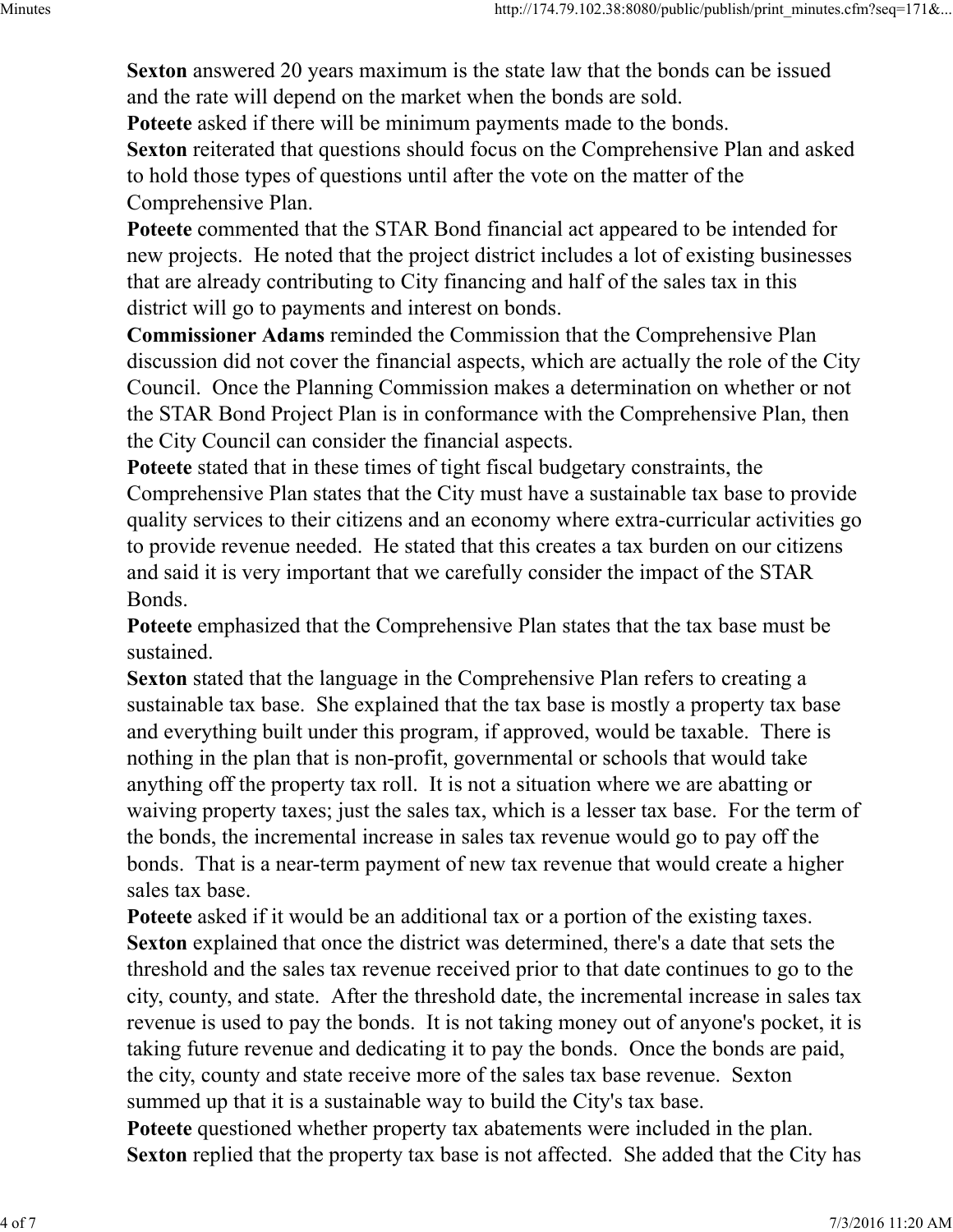policies on tax incentives for new developments and it was made clear to the developers and businesses impacted by the STAR Bond subsidy tax program that they would not be eligible for other City tax abatements or financial incentives. Derby does not have a CID [community improvement district] or TID [transportation improvement district]. We have sales tax, property tax and transient guest tax.

**Poteete** asked if the sales tax the City receives will be the same and asked what portion will go to the State.

**Sexton** said this project has no financial impact on the City's half-cent sales tax that has been dedicated to the library, fire department and parks. The half-cent sales tax was approved by the voters and is not impacted by the proposed STAR Bond Project. The State receives the 6.5 percent sales tax and the County will receive the current 1.0 percent sales tax, plus the new incremental sales tax increase. **Poteete** thanked Sexton for the tax clarification. He stated that he did not want Derby to provide a district where the City is receiving funds to fund our government for this district and then all of a sudden it goes away and we are taking a risk on investments in this district when we already have developments contributing to our

City.

**Sexton** added that the increase in the property tax base begins as soon as they build and open businesses. Even though the sales tax is dedicated to paying off the bonds, the City receives the property taxes of new development.

**Bird** said it appeared that after the discussion and an explanation of how the STAR bonds work, the proposed STAR Bond Project Plan was actually a method which would support the language Mr. Poteete quoted from the Comprehensive Plan. **Poteete** agreed. He referred to the goal in the Comprehensive Plan to maintain a sustainable tax base.

**Commissioner Baer** asked how the STAR Bond District area was determined and why the El Paso Crossing Addition was not considered to be included in the district. **Sexton** answered that these are private developers and they discuss and make business decisions. City staff is not privy to all of those conversations. There were discussions by the Derby Destination developers with property owners and they made the determination for the district area.

Moved by Larry Gould, seconded by Pat Baer to adopt a resolution finding that the proposed STAR Bond Project Plan is consistent with the City's Comprehensive Plan.

**Vote:** 9 - 0 Other: Van Willis (ABSENT)

**Commissioner Adams** opened the floor to Commissioners to ask any additional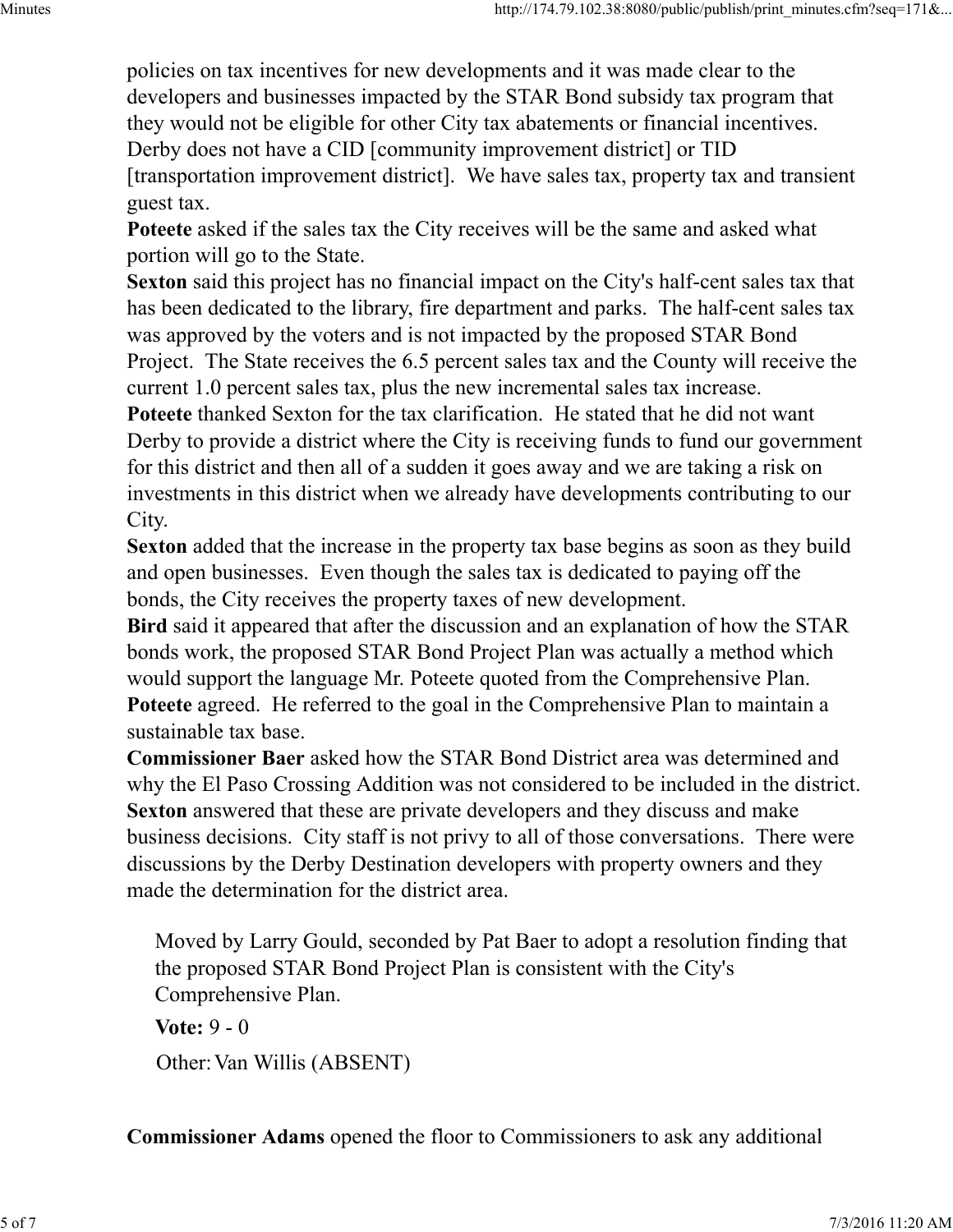questions.

**Commissioner Langworthy** asked if the STAR Bond Project Plan Exhibit A depicted a house or the water tower near the north boundary.

**City Manager, Kathy Sexton** answered it is the water tower.

**Commissioner Rhein** asked the ramifications of a possible decrease rather than increase in the incremental sales tax revenue.

**Joe Norton, Gilmore and Bell, P.C**. explained that these kinds of bonds are sold to sophisticated investors and the development team will make a recommendation to the City Council for a bond purchaser. We have a financial institution that evaluates those merits and reviews the feasibility study to buy the bonds. If the revenues do not turn out to be sufficient then they don't get their money or interest back. **Sexton** asked if tax revenues decreased, would the purchaser of the bonds bare the risk?

**Norton** answered correct.

**Rhein** asked whether the City would be held accountable for the bonds if in 10 years the economy goes south and the sales tax dropped down below the base level. **Norton** said these are not general obligation bonds, and the City cannot use any general funds or revenues to pay off the bonds. He indicated that the State requires in these transactions that there be an accelerated redemption option. He explained that we have the dedicated revenue stream with a required annual payment and as extra revenue comes in above and beyond the projected amount, they will be utilized at least twice a year to redeem bonds early. Since Derby's economy has remained pretty steady, there is also a good chance the bonds will be retired earlier than normal.

**Commissioner Renberger** asked if STAR Bonds are available to existing business to purchase additional land or lots in this area.

**Sexton** replied that anybody can propose a STAR Bond district anywhere in the State and is not restricted to out of town developers.

**Commissioner Langworthy** asked if Renberger's question referred to whether the funds received from the STAR Bonds could be used by existing tenants for infrastructure improvements, if needed.

**Norton** said the STAR Bond Project Plan outlines what the STAR Bond proceeds will be used for, such as land acquisition and infrastructure, and said this area has been designated for land north of Patriot Avenue. Other STAR Bonds could be proposed in the future, but this plan does not contemplate that possibility.

# 6. **ANNOUNCEMENTS**

**Commissioner Adams** announced that the next Planning Commission meeting will be June 16, 2016.

**Cody Bird, City Planner** announced that items scheduled for the June 16, 2016